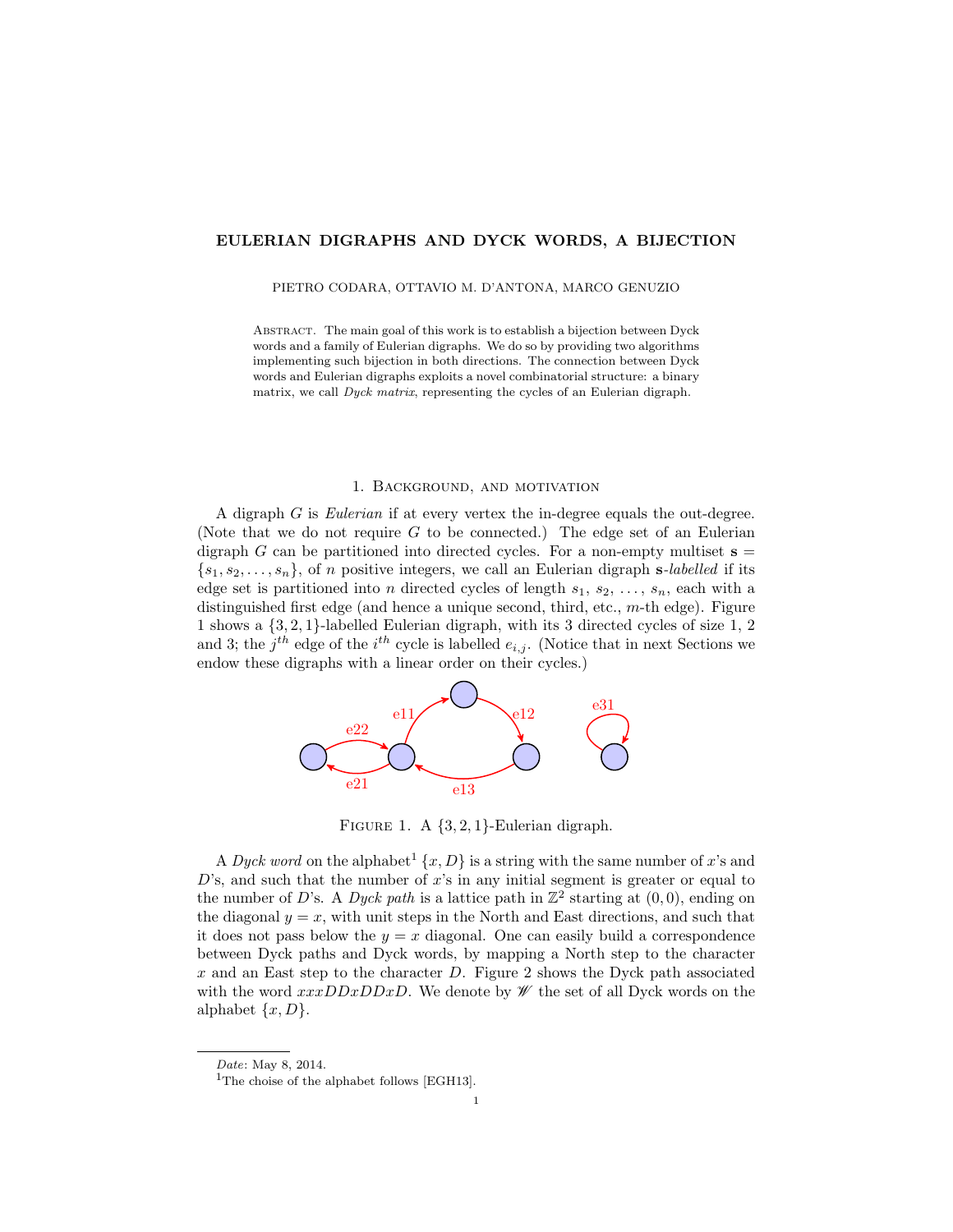

FIGURE 2. The Dyck path  $xxxDDxDDxD$ .

The main goal of this work is to establish a bijection between a family of slabelled Eulerian digraphs and the set  $\mathscr W$ . To this end, we provide two algorithms implementing such bijection in both directions. The connection between Dyck words and Eulerian digraphs exploits a novel combinatorial structure: a binary matrix, we call Dyck matrix, representing the cycles of an Eulerian digraph.

Think of the symbol x as multiplication times x, and of the symbol  $D$  as differentiation with respect to x. For each Dyck word  $w$ , the sequence of Stirling numbers of the second kind of w, written  $S_w(k)$ , can be defined as the (unique) sequence satisfying the following identity

(1) 
$$
wf(x) = \sum_{k\geq 0} S_w(k) x^k D^k f(x).
$$

Observe that, for  $w = (xD)^n$ , the unique sequence satisfying (1) is the sequence  $S(n, k)$  of Stirling numbers of the second kind. Thus, the sequences  $S_w(k)$  generalize Stirling numbers of the second kind. For more details please refer to [BF12, EGH13], and references therein.

The results obtained in this work are the basis for a description of Stirling numbers of Dyck words in terms of Eulerian digraphs.

The s-labelled Eulerian digraphs are investigated in [CDH14], in the special case of n cycles of length m. There, the authors show that s-labelled Eulerian digraphs with  $k$  vertices represent a combinatorial interpretation of the generalized Stirling numbers  $S_m(n, k)$  introduced in [BPS03]. Specifically, in [CDH14, Theorem 3.1] they prove the correspondence between s-labelled Eulerian digraphs and colourings (hence stable partitions) of disjoint unions of cliques of the same size.

Later, Engbers, Galvin, and Hilyard ([EGH13]) pointed out that the structures investigated in [CDH14] constitute a combinatorial interpretation of the Stirling numbers of the second kind associated with Dyck words of the form  $w = (x^m D^m)^n$ .

# 2. A family of Eulerian digraphs, and their cycle matrices

The main data structure our algorithms are based on is a binary matrix, defined as follows.

**Definition 2.1.** A non-empty binary matrix  $M = (m_{i,j})$  of size  $n \times k$ , is a Dyck matrix if it satisfies the following conditions.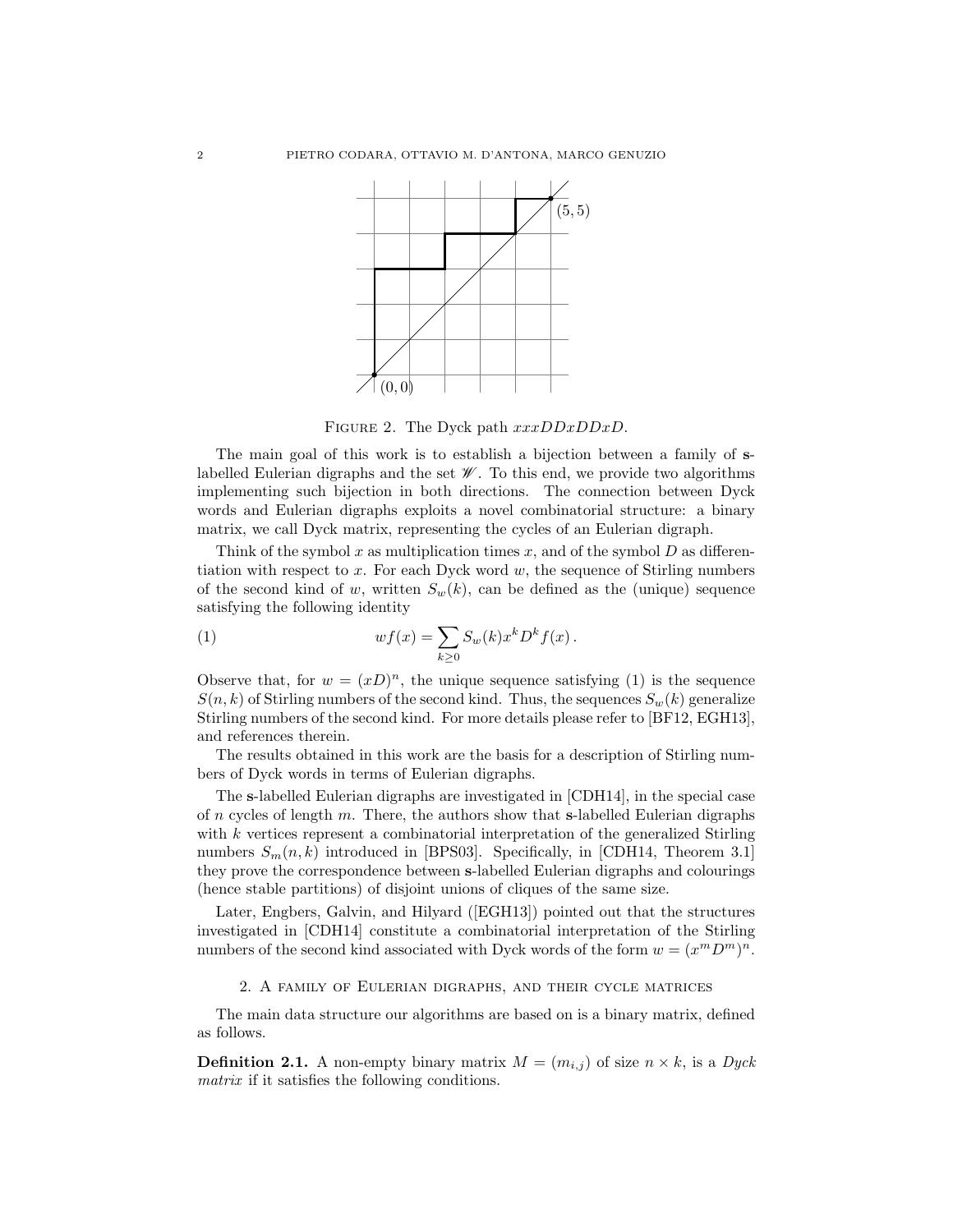- (M1) There exists  $0 < h \leq k$  such that  $m_{1,j} = 1$  if and only if  $j \leq h$ .
- (M2) For each  $1 \leq i < n$ , there exist  $1 \leq a_i \leq b_i < c_i \leq k$  such that  $a_i$  is the smallest index satisfying  $m_{i,a_i} = 1$  and  $m_{i+1,a_i} = 0$ ,  $b_i$  is the greatest index such that  $m_{i,b_i} = 1$ , and  $c_i$  is the greatest index such that  $m_{i+1,c_i} = 1$ . Moreover, the following hold:  $(M2.1)$   $m_{i+1,j} = m_{i,j}$ , for  $j = 1, ..., a_i - 1;$  $(M2.2)$   $m_{i+1,j} = 0$ , for  $j = a_i, \ldots, b_i;$  $(M2.3)$   $m_{i+1,j} = 1$ , for  $j = b_i + 1, ..., c_i;$ (M2.4)  $m_{i+1,j} = 0$ , for  $j = c_i + 1, ..., k$ .

For example, the matrix

$$
\begin{pmatrix}\n1 & 1 & 1 & 0 & 0 \\
1 & 0 & 0 & 1 & 0 \\
0 & 0 & 0 & 0 & 1\n\end{pmatrix}
$$

is a Dyck matrix, while the matrix

$$
\begin{pmatrix}\n1 & 1 & 1 & 0 & 0 \\
1 & 0 & 0 & 1 & 1 \\
0 & 0 & 0 & 0 & 1\n\end{pmatrix}
$$

is not, in that it violates condition (M2).

A Dyck matrix  $M = (m_{i,j})$  of size  $n \times k$  can be associated to an Eulerian digraph E with n cycles and k vertices, endowed with an order on its cycles. For  $i = 1, \ldots, n$ , the *i*<sup>th</sup> row represents the *i*<sup>th</sup> cycle  $C_i$ . Specifically, if  $U = \{j_1, j_2, \ldots, j_{s_i}\}$  is the nonempty set of indices such that  $m_{i,j} = 1$  if and only if  $j \in U$ , then  $v_{j_1}, v_{j_2}, \ldots, v_{j_{s_i}}$  are the vertices of  $C_i$ , and  $(v_{j_1}, v_{j_2})$ ,  $(v_{j_2}, v_{j_3})$ , ...,  $(v_{j_{s_i-1}}, v_{j_{s_i}})$ ,  $(v_{j_{s_i}}, v_{j_1})$  are its edges. If U is a singleton, then  $C_i$  is a loop. We say that M is the cycle matrix of E. One can easily check that the matrix represented in (2) is the cycle matrix of the Eulerian digraph depicted in Figure 1.

We can characterize the family  $\mathscr{E}_W$  of Eulerian digraph associated to Dyck matrices, as follows. Let  $\mathbf{s} = (s_1, s_2, \dots, s_n)$ , with  $s_i > 0$  for each  $i = 1, \dots, n$ . Denote by  $C_1, \ldots, C_n$  the cycles of E. The s-labelled Eulerian digraph E belongs to  $\mathscr{E}_W$  if and only if the following conditions hold.

- (E1) No cycle is contained into another cycle.
- (E2) If two cycles  $C_i, C_{i+1}$  share k vertices, these must be the first k vertices of both cycles.

Finally, we are ready to introduce our main results. Denote by  $\mathcal{M}_W$  the class of all Dyck matrices.

## **Theorem 2.2.** *W* and  $\mathcal{M}_W$  are in bijection.

The proof of Theorem 2.2 is provided in Section 5. Next we introduce the algorithms to associate Dyck words with cycle matrices of ordered Eulerian digraphs, hence Dyck matrices, and viceversa.

### 3. From Dyck words to Eulerian digraphs

We supply an online algorithm that converts a Dyck word in the corresponding Dyck matrix. The algorithm implements an incremental construction of the result. Here, the idea is to split a Dyck word into slopes, i.e. maximal continuous sequences of x's, and *descents, i.e.* maximal continuous sequences of  $D$ 's (see [EGH13]). We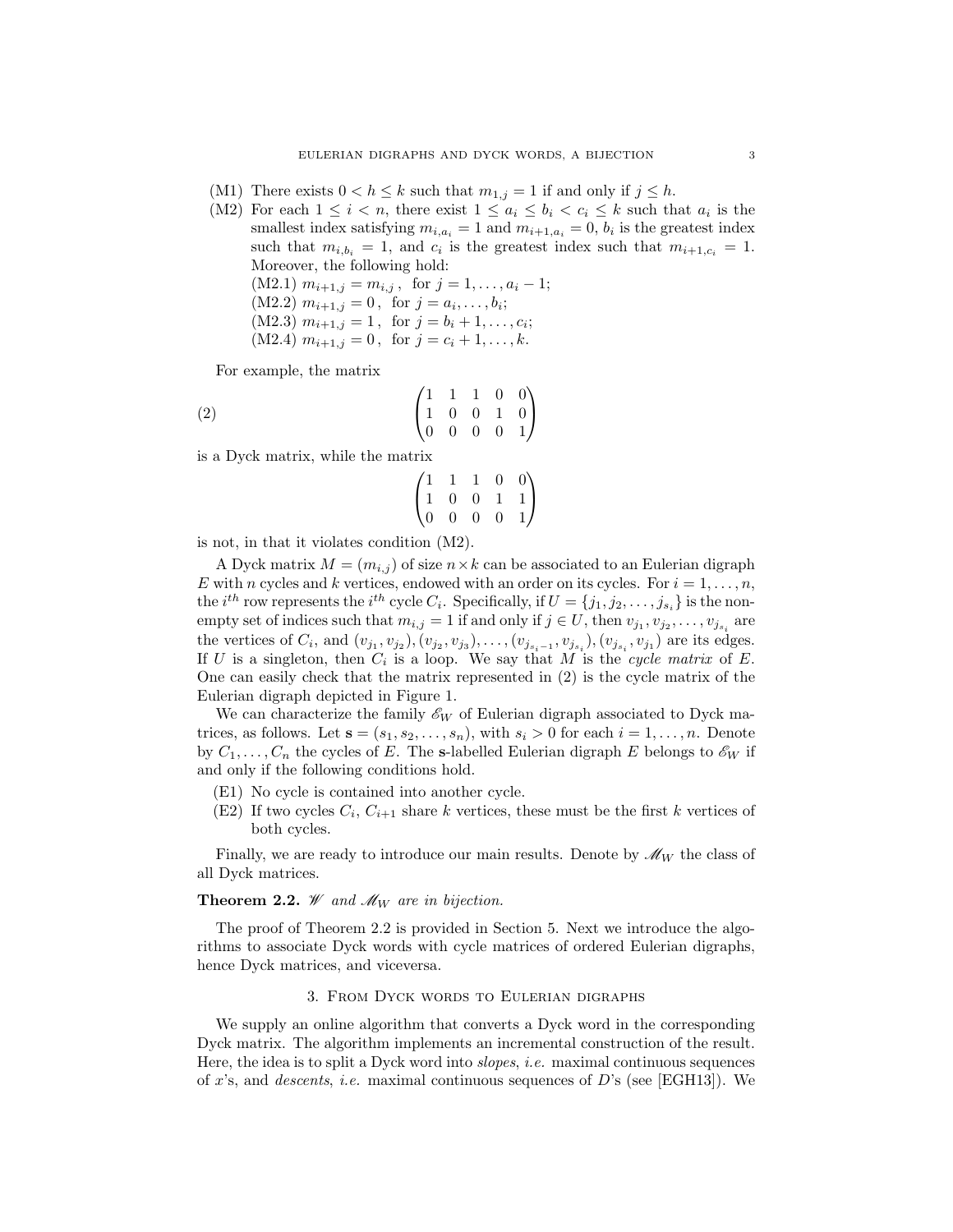call valley a descent followed by a slope, and peak a slope followed by a descent. Every peak represents a cycle. For every cycle the number of  $x$ 's from the beginning of the slope to its end is the number of new vertices, with respect to the previous cycle, while the difference between the number of  $D$ 's and the number of  $x$ 's represent the number of nodes shared with the next cycle. Our algorithm incrementally builds the matrix, generating a new row at the end of each descent.

The function getMatrix, implementing the online conversion algorithm is shown below. The function receives in input a stream of characters, the Dyck word, and outputs the associated Dyck matrix.

In line 1 we initialize the four variables  $\mathcal{X}, \mathcal{D}, k$ , and prev.  $\mathcal{X}$  and  $\mathcal{D}$  are counters for the number of x's and D's, respectively; the variable k represents the number of nodes shared by two consecutive cycles; prev is the last character read. In lines  $2-10$  we process the stream of characters until its end (EOS), checking that  $D$  never exceeds  $\mathcal X$  (if  $\mathcal X  $\mathcal D$  the string does not represent a Dyck word). Line 3 reads$ the next character of the stream: if this is a  $D$ , we set prev to "D" and increase D. Otherwise (that is, if the next character is x), we check (line 5) whether the x follows an x or a D. In the former case, we simply increase  $\mathcal{X}$ , while in the latter we can create a new row and insert it in the Dyck matrix. The creation of a new row (line 7, and line 11) implements the following steps.

- $(R1)$  We create a copy R of the previous row. We modify R maintaining only the first  $k$  1's, and resetting (to 0) the others. (If we are creating the first row,  $R$  is an empty array.)
- (R2) We append to R a sequence of  $\mathcal{X} k$  1's.

The new row will have  $\mathcal X$  1's. In line 8 we insert the new row into the matrix M. We also need to append a sequence of  $\mathcal{X} - k$  0's to each previous row. In line 9, we update all the variables, setting prec to "x", k to  $\mathcal{X} - \mathcal{D}$ ,  $\mathcal{X}$  to  $k + 1$ , and  $\mathcal{D}$  to 0. The last row is created and added to the matrix in lines 11–12.

```
getMatrix(s)1 \mathcal{X} = 0; \mathcal{D} = 0; k = 0; prev = "x";2 repeat
 3 if NextChar(s) is "D" then
 4 | | prev = "D"; \mathcal{D} = \mathcal{D} + 1;else
 5 | | if prev = "x" then
 6 | | | \mathcal{X} = \mathcal{X} + 1;else
 7 \mid \cdot \cdot \cdot \cdot \cdot \cdot create a new row;
 \mathbf{8} | | add row to M and fill previous rows with 0's;
 9 | | prec = "x"; k = \mathcal{X} - \mathcal{D}; \mathcal{X} = k + 1; \mathcal{D} = 0;end
        end
10 m remove first character of s;
    until NextChar(s) \neq EOS and \mathcal{X} \geq \mathcal{D};
11 create last row;
12 add last row to M and fill previous rows with 0's;
13 return M;
```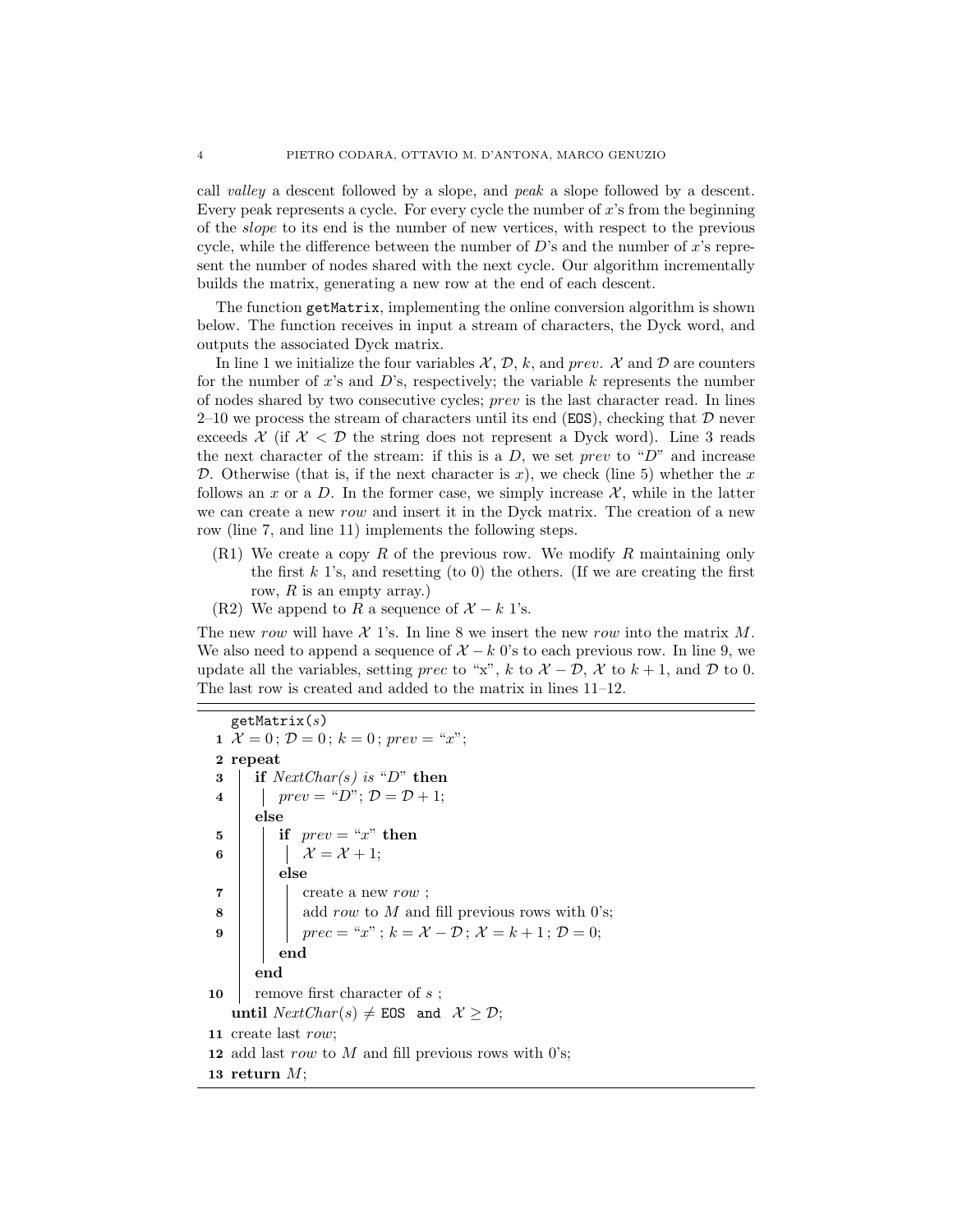### 4. From Eulerian digraphs to Dyck words

Here, we supply an algorithm to convert a Dyck matrix in a Dyck word. The algorithm implements an incremental construction of the Dyck word. The main idea is to scan the whole matrix using a vertical two-value window (a  $2 \times 1$  binary matrix), to check the values of two elements lying in consecutive rows, but in the same column. For practical reasons, we add a "virtual" row of 0's as a first row and as a last row of the matrix. After this operation we can start scanning the matrix, moving horizontally our windows till the end of each row, then skipping to the next row. Whenever the windows identifies a combination<sup>2</sup>  $(0, 1)$ , we can append an x to the Dyck word we are building, because such pair represents a vertex that does not belong to any previous cycle. The pair  $(0, 0)$  does not give any information. The pair  $(1, 1)$  represents a node belonging to two consecutive cycles. The pair  $(1, 0)$ denotes a vertex that belongs to a cycle, but does not to the next cycle: whenever our windows identifies this combination we append a  $D$  to the Dyck word.

The function getDyckWord receives in input a Dyck matrix  $M = (m_{i,j})$ . (The algorithm can also deal with a binary stream, representing the matrix read row by row.)

In line 1 we initialize the two variables  $i$  (the counter for rows) and  $dyck$  (the Dyck word to output). (Here,  $\epsilon$  denote the empty string.) Then, after adding (line 2) two rows of 0's in the first and last position of  $M$ , we scan the matrix (line  $3-8$ ) checking the values of the windows  $(m_{i-1,j}, m_{i,j})$ . The algorithm uses the function checkWindow $(a, b)$ , which takes two binary values and returns:

- " $D$ ", if  $a = 1$  and  $b = 0$ ;
- " $x$ ", if  $a = 0$  and  $b = 1$ ;
- $\epsilon$ , otherwise.

In the code below, EOR denotes the End Of a Row, while EOM denotes the End Of the Matrix. The symbol ∗ is used to denote the catenation of two strings.

 $getDyckWord(M = (m_{i,j}))$ 1  $i = 1$ ;  $dyck = \epsilon$ ; 2 Add a row of 0's as a first and last row of  $M$ ; 3 repeat 4  $j = 0$ ; 5 repeat 6 dyck = dyck \* checkWindow  $(m_{i-1,j}, m_{i,j});$ 7 |  $j = j + 1;$ until EOR;  $8 \mid i = i + 1;$ until EOM; 9 return  $dyck$ ;

 ${}^{2}$ For convenience, we denote our two-value matrix by its transposed.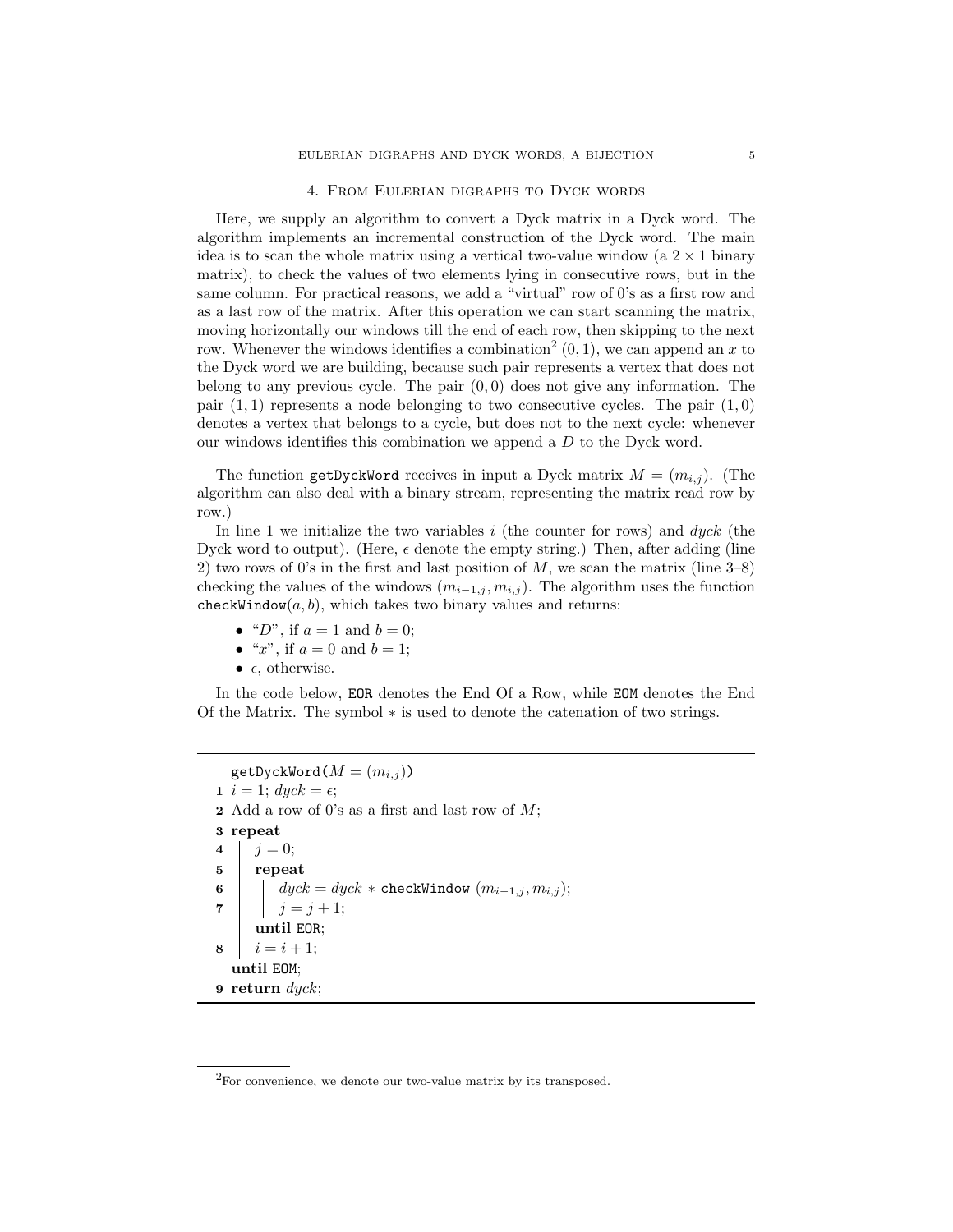5. Proof of Theorem 2.2, and further remarks.

To prove Theorem 2.2 we show that the algorithm described in Sections 3 and 4 are corrects, in that they associate a Dyck word with a Dyck matrix, and viceversa. Moreover, we show that both algorithms implement injective maps, and that one map is the inverse of the other.

From Dyck words to Dyck matrices. The algorithm writes a row of the matrix at each valley, that is, when an  $x$  is read after a  $D$ . When the first valley is met (or at the end of the word, if there are no valleys) a first row is written, with  $\mathcal{X}$  1's (the number of x read, from the beginning of the word). Such row satisfies condition (M1) in Definition 2.1, and it will do so also when, in line 8, we append to the row a number of sequences of 0's. For every subsequent valley encountered, the algorithm writes a row with the following properties.

(A) The row has h 1's below the ones of the previous row, and h is smaller than the total number of 1's of the previous row. The positions of such 1's coincide with the positions of the first h 1's of the previous row (lines 8 and 11, described in  $(R1)$ , Section 3).

(B) The row has a sequence of  $u > 1$  adjacent 1's, starting at the index  $b + 1$ , where  $b$  is the position of the last 1 in the previous row (lines 8 and 11, described in (R2), Section 3).

(C) The row has a number of 0's at the end, since the algorithm appends a number of sequences of 0's (line 8).

From  $(A)$ ,  $(B)$ , and  $(C)$ , we easily derive that the matrix satisfies the property (M2) in Definition 2.1. By construction, the mapping of Dyck words into Dyck matrices is injective.

| xxxDD         | xxxDDxDD                                                       | xxxDDxDDxD                                                                                  |  |
|---------------|----------------------------------------------------------------|---------------------------------------------------------------------------------------------|--|
| $(1 \ 1 \ 1)$ | $\begin{pmatrix} 1 & 1 & 1 & 0 \\ 1 & 0 & 0 & 1 \end{pmatrix}$ | $\begin{pmatrix} 1 & 1 & 1 & 0 & 0 \\ 1 & 0 & 0 & 1 & 0 \\ 0 & 0 & 0 & 0 & 1 \end{pmatrix}$ |  |

FIGURE 3. From  $xxxDDxDDxD$  to its cycle matrix, step by step.

### From Dyck matrices to Dyck words.

Let  $M = (m_{i,j})$  be a Dyck matrix of size  $n \times k$ , and let M' be the matrix obtained from  $M$  by adding a first row and a last row of 0's, according with line 2 of the algorithm in Section 4.

**Claim 1.** Every column of  $M'$  is formed by

- (i) an initial non-empty segment of 0's, followed by
- (ii) a non-empty sequence of 1's, followed by
- (iii) a non-empty sequence of 0's.

To prove Claim 1, first observe that (i) trivially follows by the fact that we have added an initial row of 0's. From condition (M2.3) in Definition 2.1 we deduce that every column must contain at least a 1. Condition (M2.1) in the same Definition say that every 1 can be followed by other 1's, and every 0 by other 0's. Summarizing,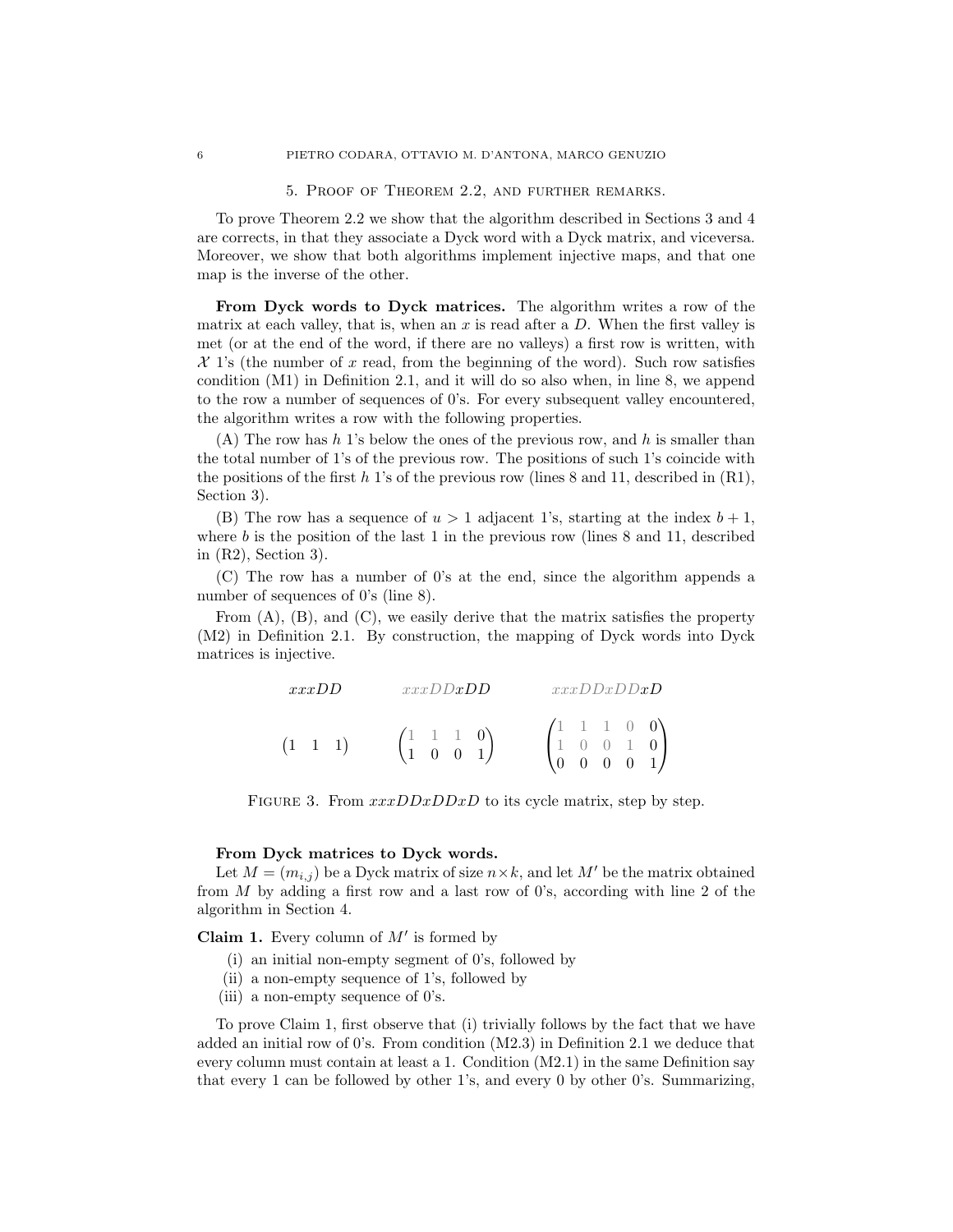we have that every column has an initial segment formed by a non-empty sequence of 0's followed by a non-empty sequence of 1's. The addition of a final row of 0's implies that each column has a final non-empty sequence of 0's.

It remains to show that if in a column a 1 is followed by a 0, then no other 1's appear in the subsequent positions of the column. Let  $m_{r,s}$  be the first 0 that follows a 1 in the  $s^{th}$  column of M, if such element exists (if not, our claim about  $M'$  is trivially verified for the column s). Consider again Definition 2.1: by (M2.3), together with the fact that  $b_{r-1} < c_{r-1}$  (M2), there exists  $j > s$  such that  $m_{r,j} = 1$ . Hence, for each  $i > r$ , the condition in (M2.3) does not apply for the elements  $m_{i,s}$ . Instead, only conditions in (M2.1) or (M2.2) can apply: in both cases  $m_{i,s} = 0$ .

The algorithm in Section 4 scans M' by rows using a vertical  $2 \times 1$  window. Whenever the algorithm hits the combination  $(0, 1)$ , it appends an x to a word W (starting by the empty word), and whenever it hits the combination  $(1, 0)$ , it appends a D. By Claim 1, W starts with x, and contains exactly n x's and n D's. Moreover, at any position the number of  $D$ 's can never exceed the number of  $x$ 's. Indeed, the scan can not hit the combination  $(1, 0)$  before hitting  $(0, 1)$  on the same column. Hence, W is a Dyck word.

We do not prove here that the map implemented by the algorithm is injective. We show, instead, that the maps implemented by the two algorithms are one the inverse of the other.

Let  $W$  be a Dyck word with at least one valley (if there are no valley, our claim easily follows). We follow row by row the action of the function getMatrix on input W, and the action of getDyckWord on the rows that are written. The aim is to show that  $getDyckWord$  returns exactly the word  $W$ .

Recall that getMatrix writes a row of the matrix at each valley. When the first valley is met, a sequence of 1's is written in the first row (after that, a number of 0's will follow, till the end of the row). The number of these 1's equals the number t of x's of the first slope of W. Since the reverse algorithm adds a row of  $0$ 's as a first row, when it scans the first two rows of its matrix it begins writing a Dyck word by appending  $t\ x$ 's to the empty string.

When getMatrix finds a second valley (or the end of  $W$ ), it writes the second row of the matrix, according to  $(A)$ ,  $(B)$ , and  $(C)$  in the previous paragraph. According to (A), the beginning of the row is a copy of the previous row. When scanning this part of the row, the reverse algorithm will do nothing.

According to (A) and (B), the following part of the new row is formed by a sequence of 0's, and at least one of this 0's lies below a 1. In correspondence of such 0's the reverse algorithm will append some  $D$ 's to its output. By  $(R1)$  in Section 3 the number of 0's lying below 1's is  $\mathcal{X} - k = \mathcal{D}$ . Thus, it coincides with the number of  $D$  of the first descent of  $W$ .

According to (B), a non-empty sequence of 1's is written in the following part of the row. Such 1's lie below 0's, and, by (R2), the number of such 1's equals the number of  $x$  in the second slope. Hence, when the reverse algorithm scans this part of the row, it appends to its output string the correct number of  $x$ .

The same occurs until the last row of the matrix is written. At this point the output of the reverse algorithm coincides with W without its final descent. But getDyckWord adds a final row of 0's to the matrix. When this final row is scanned,